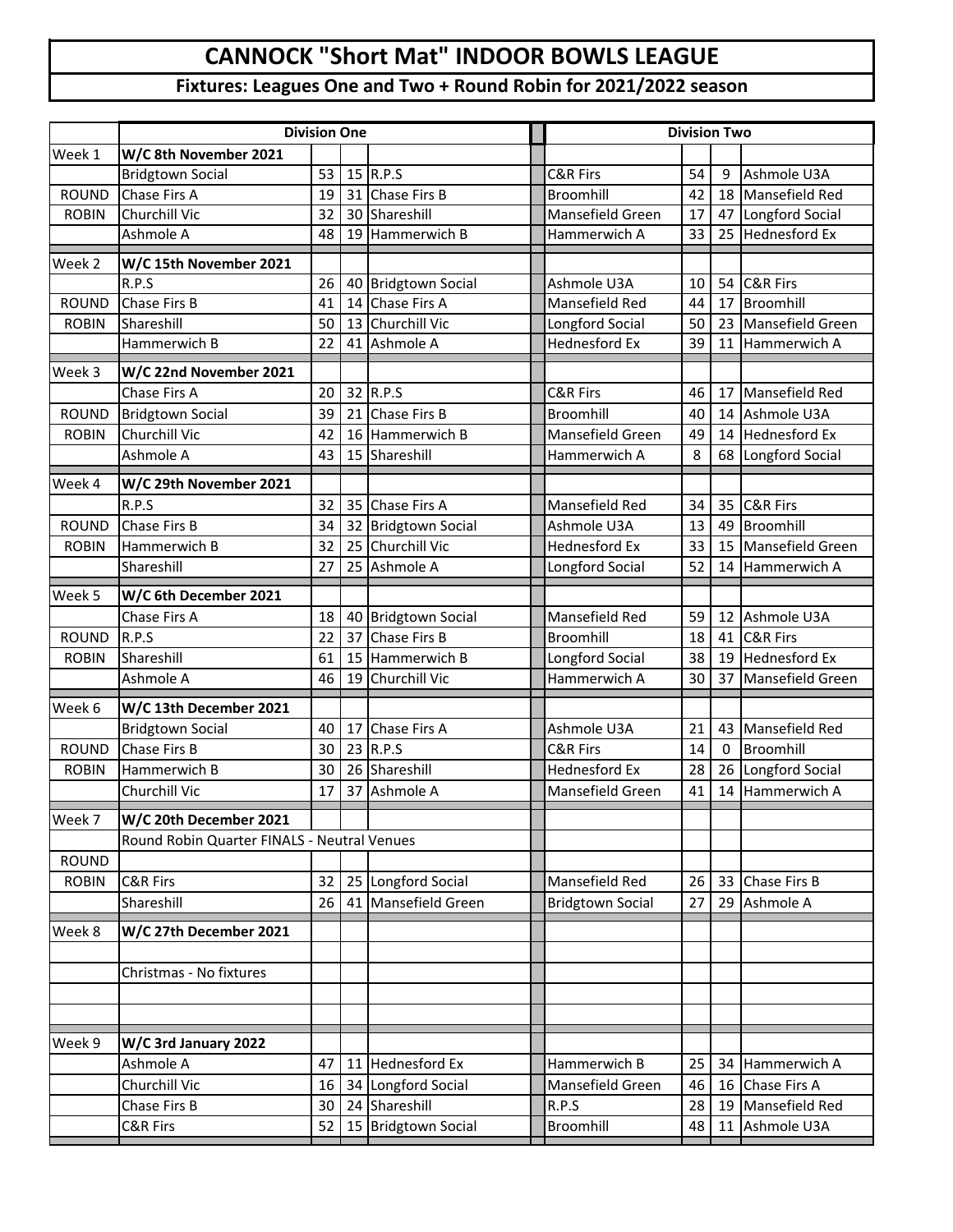| Week 10 | W/C 10th January 2022               |          |    |                                        |                             |          |          |                                  |
|---------|-------------------------------------|----------|----|----------------------------------------|-----------------------------|----------|----------|----------------------------------|
|         | <b>Hednesford Ex</b>                | 32       |    | 34 Ashmole A                           | Hammerwich A                | 22       | 33       | Hammerwich B                     |
|         | Longford Social                     | 48       |    | 14 Churchill Vic                       | Chase Firs A                | 34       | 32       | Mansefield Green                 |
|         | Shareshill                          | 36       |    | 21 Chase Firs B                        | Mansefield Red              | 30       | 33       | R.P.S                            |
|         | <b>Bridgtown Social</b>             | 20       |    | 45 C&R Firs                            | Ashmole U3A                 | 23       | 40       | Broomhill                        |
| Week 11 | W/C 17th January 2022               |          |    |                                        |                             |          |          |                                  |
|         | C&R Firs                            | 44       | 22 | Chase Firs B                           | Hammerwich B                | 28       | 33       | R.P.S                            |
|         | Churchill Vic                       | 37       |    | 26 Bridgtown Social                    | Mansefield Green            | 37       | 25       | Hammerwich A                     |
|         | Ashmole A                           | 31       | 27 | Longford Social                        | Chase Firs A                | 35       | 20       | Ashmole U3A                      |
|         | <b>Hednesford Ex</b>                | 29       |    | 20 Shareshill                          | Broomhill                   | 50       | 17       | <b>Mansefield Red</b>            |
| Week 12 | W/C 24th January 2022               |          |    |                                        |                             |          |          |                                  |
|         | Chase Firs B                        | 31       |    | 26 C&R Firs                            | R.P.S                       | 29       | 23       | Hammerwich B                     |
|         | <b>Bridgtown Social</b>             | 44       |    | 16 Churchill Vic                       | Hammerwich A                | 38       | 21       | Mansefield Green                 |
|         | Longford Social                     | 28       |    | 31 Ashmole A                           | Ashmole U3A                 | 20       | 33       | Chase Firs A                     |
|         | Shareshill                          | 52       |    | 15 Hednesford Ex                       | Mansefield Red              | 30       | 29       | Broomhill                        |
| Week 13 | W/C 31st January 2022               |          |    |                                        |                             |          |          |                                  |
|         | <b>Bridgtown Social</b>             | 32       | 21 | Ashmole A                              | Hammerwich A                | 24       | 41       | Mansefield Red                   |
|         | <b>Hednesford Ex</b>                | 22       |    | 33 C&R Firs                            | Ashmole U3A                 | 19       | 38       | Hammerwich B                     |
|         | Longford Social                     | 43       | 27 | Shareshill                             | Chase Firs A                | 33       | 34       | Broomhill                        |
|         | Churchill Vic                       | 26       | 32 | Chase Firs B                           | Mansefield Green            | 30       | 32       | R.P.S                            |
|         |                                     |          |    |                                        |                             |          |          |                                  |
| Week 14 | W/C 7th February 2022               |          |    |                                        |                             |          |          |                                  |
|         | Ashmole A                           | 29<br>50 |    | 30 Bridgtown Social                    | Mansefield Red              | 32       | 30       | Hammerwich A                     |
|         | C&R Firs                            |          |    | 15 Hednesford Ex                       | Hammerwich B                | 44       | 18       | Ashmole U3A                      |
|         | Shareshill<br>Chase Firs B          | 34<br>36 |    | 24 Longford Social<br>29 Churchill Vic | Broomhill<br>R.P.S          | 42<br>34 | 24<br>27 | Chase Firs A<br>Mansefield Green |
|         |                                     |          |    |                                        |                             |          |          |                                  |
| Week 15 | W/C 14th February 2022              |          |    |                                        |                             |          |          |                                  |
|         | Churchill Vic                       | 19       | 37 | Shareshill                             | Broomhill                   | 39       | 24       | Hammerwich A                     |
|         | <b>Bridgtown Social</b>             | 31       |    | 28 Hednesford Ex                       | Hammerwich B                | 29       | 33       | Mansefield Green                 |
|         | C&R Firs                            | 28       |    | 28 Longford Social                     | Mansefield Red              | 48       | 16       | Ashmole U3A                      |
|         | Ashmole A                           | 28       |    | 28 Chase Firs B                        | Chase Firs A                | 18       | 36       | R.P.S                            |
| Week 16 | W/C 21st February 2022              |          |    |                                        |                             |          |          |                                  |
|         | Shareshill                          |          |    | 32 21 Churchill Vic                    | Mansefield Green            |          |          | 36 22 Hammerwich B               |
|         | <b>Hednesford Ex</b>                | 35       |    | 24 Bridgtown Social                    | R.P.S                       | 35       |          | 18 Chase Firs A                  |
|         | Longford Social                     | 35       |    | 20 C&R Firs                            | Hammerwich A                | 27       | 31       | Broomhill                        |
|         | Chase Firs B                        | 27       |    |                                        | Ashmole U3A                 | 20       | 38       | Mansefield Red                   |
| Week 17 |                                     |          |    | 31 Ashmole A                           |                             |          |          |                                  |
|         | W/C 28th February 2022              |          |    |                                        |                             |          |          |                                  |
|         | Ashmole A                           | 37       |    | 25 Churchill Vic                       | Hammerwich A                | 0        |          | 14 R.P.S                         |
|         | <b>Hednesford Ex</b>                | 32       |    | 28 Chase Firs B                        | Mansefield Green            | 52       | 15       | Ashmole U3A                      |
|         | Longford Social                     | 42       |    | 23 Bridgtown Social                    | Broomhill                   | 37       | 23       | Hammerwich B                     |
|         | Shareshill                          | 31       |    | 33 C&R Firs                            | Chase Firs A                | 30       | 33       | Mansefield Red                   |
|         |                                     |          |    |                                        |                             |          |          |                                  |
| Week 18 | W/C 7th March 2022<br>Churchill Vic | 27       |    | 25 Ashmole A                           | R.P.S                       | 46       | 19       | Hammerwich A                     |
|         | Chase Firs B                        | 58       |    | 14 Hednesford Ex                       | Ashmole U3A                 | 16       | 46       | Mansefield Green                 |
|         | <b>Bridgtown Social</b>             | 31       | 27 | Longford Social                        | Hammerwich B                | 26       | 31       | Broomhill                        |
|         | <b>C&amp;R Firs</b>                 | 52       |    | 16 Shareshill                          | Mansefield Red              | 34       | 21       | Chase Firs A                     |
|         |                                     |          |    |                                        |                             |          |          |                                  |
| Week 19 | <b>W/C 14th March 2022</b>          |          |    |                                        |                             |          |          |                                  |
|         | Ashmole A                           | 29       |    | 29 C&R Firs                            | Hammerwich A                | 46       |          | 26 Ashmole U3A                   |
|         | Longford Social<br>Hednesford Ex    | 38<br>40 | 32 | Chase Firs B<br>18 Churchill Vic       | Broomhill<br>Mansefield Red | 41<br>29 | 28       | 19 R.P.S<br>Mansefield Green     |